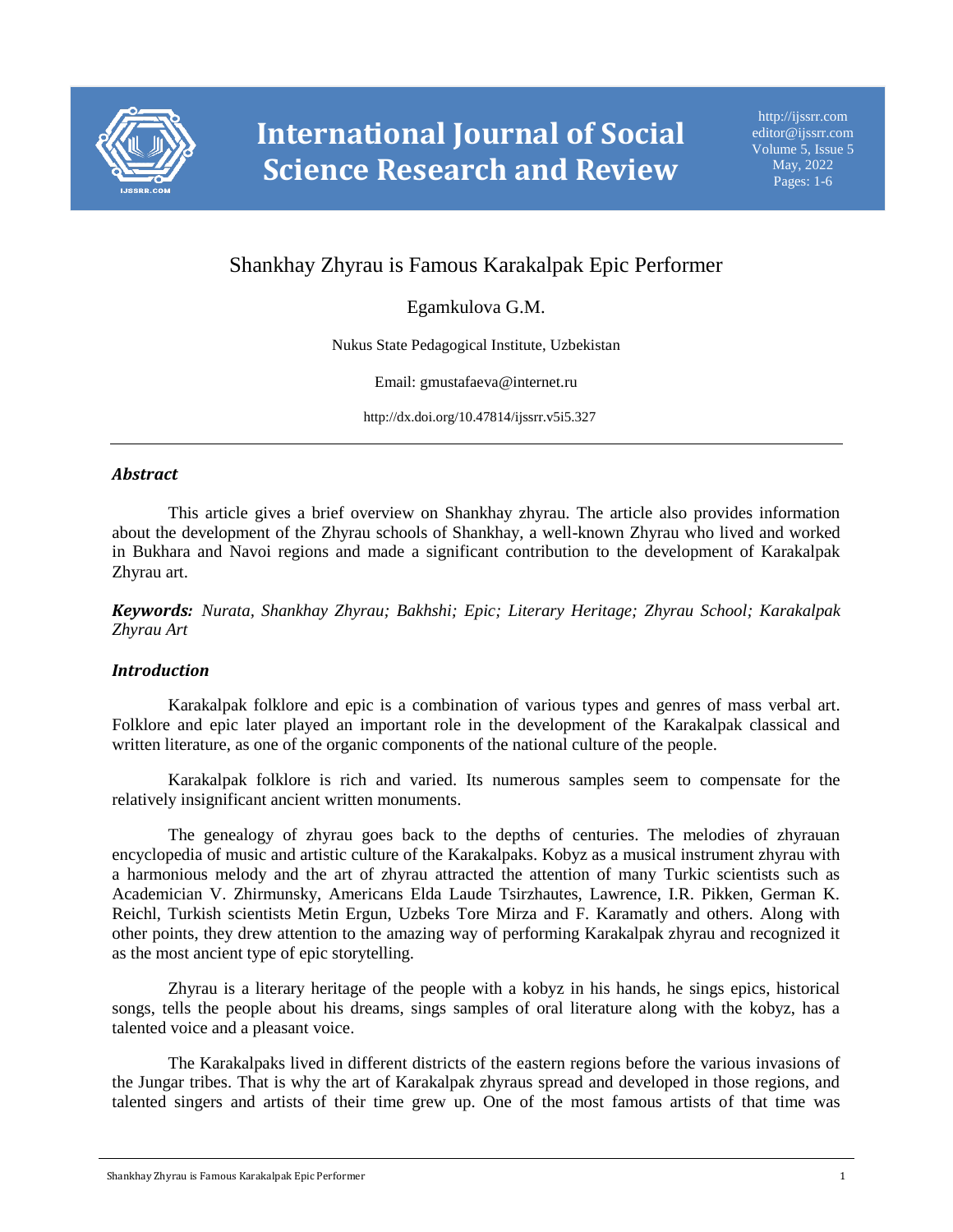

Shankhay zhyrau, one of the best performers of the epic "Forty Girls" after Jiyen Zhyrov. However, Karakalpak historical sources contain very little information about the Shankhay zhyrau.

Zhyrau was highly respected among the Karakalpak people. Together with the people, they vividly described the heroism of the sons and daughters of the people in defending the homeland. It has become a tradition for them to make disciples [1, p. 76].

According to professor K. Allambergenov, the history of Karakalpak kobyz and Zhyrau art dates back to ancient times. This is because the Karakalpaks originated in the 10th century in the lower reaches of the Amu Darya, the historical homeland of their present name, in the eastern part of the Aral Sea. The first steps in the history of ethnogenesis of our people go back more than a decade - to the prehistoric history of the Sak-Massaget community [2].

Karakalpak Zhyrau art has passed through many centuries to modern times. There were times when the zhyrau, its musical instrument kobyz, and the art of zhyrau in general developed to the highest peaks, and there were times when it was not interesting to anyone. As far as we know, in the 1930s and 1940s, the Soviet government forbade the performance of such epics as "Edige" and "Er Shora". The Zhyraus who carried it out were persecuted and punished. Even in the pre-independence period from the 1950s, there were nihilistic views on such epics as "Alpamys" and "Koblan". And such prejudices had a negative impact on the development of Zhyrau art for some time.

Zhyrau art developed in the post-World War II period under very difficult conditions. However, Zhyrau art has survived to this day. An example of this is the Upper Karakalpak Zhyrau School. The name Upper Karakalpak originated in connection with migration as a result of constant attacks on the Turkestan region. There was a high interest in the art of singing in these regions. Many talented singers have grown up there. Among them are Jiyen (muiten), Aituvar and Kabyl (kayshyly), Kulmurat (muiten), Shankhay (karamangyt), Yerbai and Bekmurat (keneges), Allanazar (aiylly), Fergana Boribay and Seitmurat pana (kepe), Kazakhbay (anna) and others. Several Karakalpak zhyraus spread their art.

Zhyraus mainly perform epics and termes. Basically, they perform heroic epics with a kobyz. Love epics are usually performed on the dutar by bakhshis. The zhyraus were with the people in difficult times, uniting the people with their sharp, touching words. They verbally described the courage of the sons and daughters of the people in defending the homeland. Discipleship is a tradition in the art of zhyrau. The art of the zhyrau was also formed by the skillful, artistic talent of the zhyrau.

The art of Zhyrau has a long history. It is formed as a result of the mutual harmony of word and melody.

The roots of Karakalpak Zhyrau art go back to the 14th century Korkyt ata (10th century) and Soppasli Sipira zhyrau. This art was later continued during the Nogai period by Asan kaygi (XV), Kaztugan zhyrau (XV), Dospanbet zhyrau (XVI), Shalkiyiz zhyrau (XVI), after then continued by Muyten zhyrau (XVII), Jien zhyrau (XVII) and Shankhay zhyrau (XIX).

One such artist is Shankhay zhyrau, one of the best performers of the epic "Forty Girls" after Jien zhyrau.

Shankhay (Dosmuhammed) Zhyrau was one of the great representatives of Karakalpak Zhyrau art. He was born in 1814 in Besapan, Muryntau valley. Shankhay's name was Dosmuhammed, and his relatives called him Dosymbet. According to researchers, he is from the Mangyt tribe of Karakalpaks [3]. According to T. Kanaatov, Shankhay was an orator, poet, storyteller, bakhshi, composer and actor. It is also known that Shanhkay was a well-known wrestler with a wrist and rider. If we look at the folklore, we can see that Shankhay played such instruments as kobyz, narkobyz, zhelkobyz, zhezkobyz, lakai, sherter, dutar, dombra, and whistle [4]. This shows that Shanhkay is an artist in every way. It is also known that Shanhkay was clearly literate.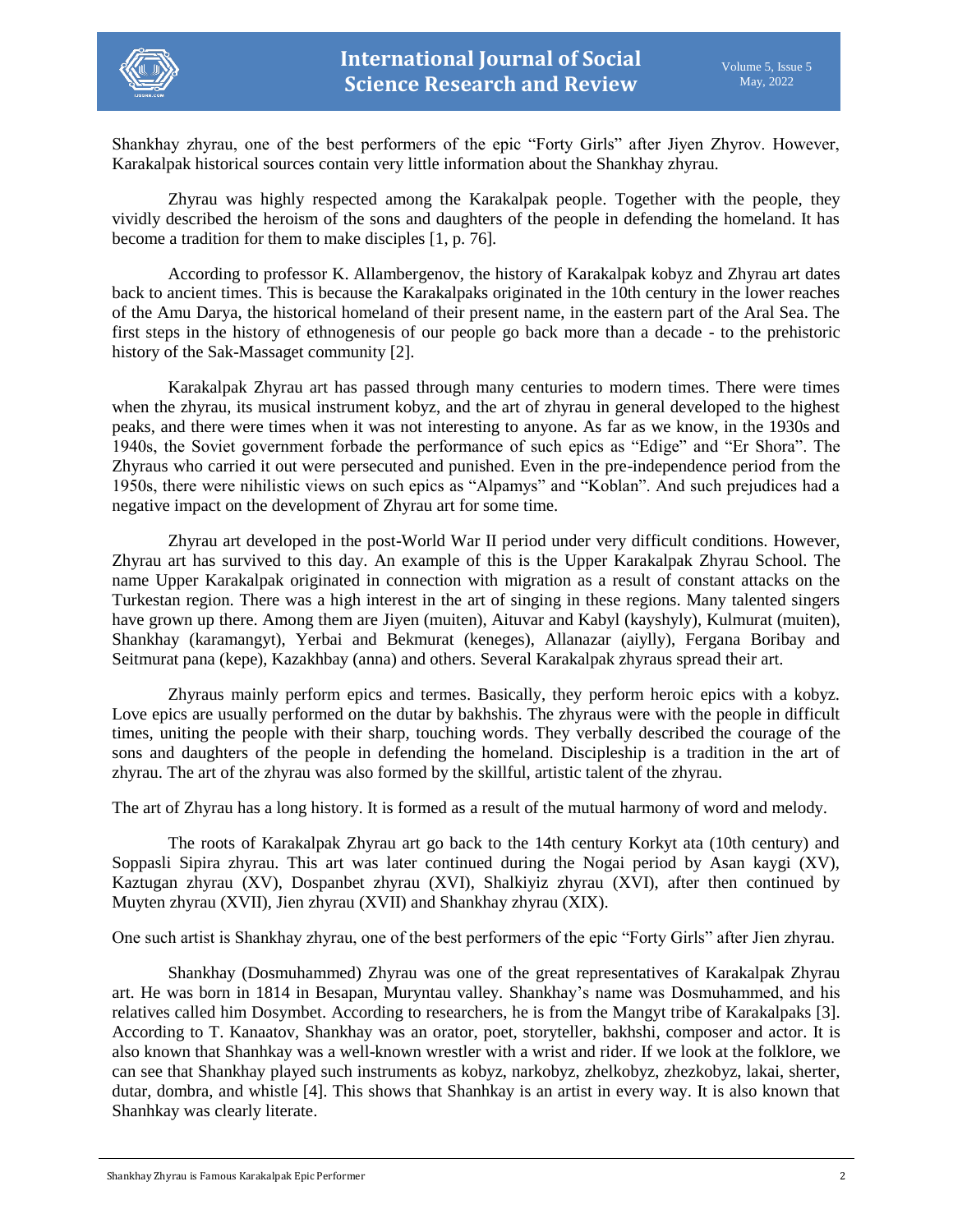

According to the available information, Shanhkay Zhyrau performed epics such that "Kyrykkyz", "Edige", "Aitoldy", "Gorugly", "Alpamys", "Kuntuumys", "Dalliyaym", "Kanshaiym", "Kyrmandali", "Auezkhan", "Auez's application", "Auez is married", "Arab Tangan", "Raikhan Arab", "Yusup-Ahmet", "Malike Khayyar", "Er Ahmet and Ernazar", "Ravshan Khan", "Shiyrin-Sheker", "Er Ziyuar", "Sarman Khan", "Yusip Zliykha", "Hurlikha Hamira", "Sayathan Hamire", "Layli Majnun", "Tair Zaure", "Er Toslik", "Munlyk Zarlyk", "Tolganai", "Tolybai Synshy", "Nuran", "Er Kambar", "Abat Batyr", "Gulshanbag" and etc. Shanhkay also created such terms as "Aglar", "Yaranlar", "Ne kayir", "Dombyra", "Alai da alay", "Desedi", "Zhaksydy" and others. Zhyrau's solo work "Shankhay Zholy" (Shankhaynama) has become famous over the centuries. Also he performed some melodies such that "Ayǵa shap", "Jan-jan", "Tań atar", "Shańqayma", "Sherbiyit", "Tolqın", "Ullı ziban", "Kelte ziban", "Háwjar", "Kóz aydın", "Jiırma bes", "Kún shıǵar", "Qara jorǵa", "Ílǵal", "Hayyar". And there is own style belongs to only Shankhay.

Some aytys of Shanhkay zhyrau among the people has been preserved in its new and pleasant form. His quarrels with the rich man's daughter, the quarrels with the poets of Syr Darya, and other quarrels testify to the fact that Shankhay was a skilled improviser and composer. The well-known Karakalpak orator Zhumanbulbil (father of Ergesh Shayir) was also Shankhay's disciple. Ergesh Shayir also saw Shanhkay in his youth.

The most enthusiastic among the disciples of Shanhkay were Kurbanbay Koldas uly and the famous Zhyrau Jiyemurat Bekmuhammed uly. Shanhkay Zhyrau, who also had clairvoyance, fairly tested and evaluated his disciples. It is known that Shanhkay visited not only Tavelibay and Bukhara regions and the Upper Karakalpaks, but also the Aral Sea region [5].

Shanhkay not only became acquainted with the works of famous ancient sages of the East, but also became acquainted with the works of the great representatives of Karakalpak literature Kunkhozha, Azhiniyaz, Berdak, Otesh, Sarybai [6, p.93] and through Shanhkay their works spread abroad. Wellknown scientist T. Adambayeva's book "Zhyrau namalary" emphasizes that the oral data themselves were a valuable legacy. This is because the informants themselves saw the famous bakshi Musa.

According to Kally Aimbetov, in some stories Khalmurat Zhyrau from Bukhara is called the son of Shankai Zhyrau. Karakalpaks and Uzbek bakhshis lived in the area and exchanged repertoire. The zhyraus performed there are called "bakhshi". Their oldest musical instrument was the kobyz, but in recent times the kobyz may have been replaced by the dombra. This is because kobyz is still found in some parts of Uzbekistan.

The repertoires of Uzbek and Karakalpak zhyraus in Bukhara and Samarkand have merged. Kurbanbay Zhyrau learned the epics "Shirin and Sheker" and "Er Ziyuar" from the zhyraus in Bukhara and sang them among the Uzbeks of Khorezm and Karakalpakstan. These epics were from the repertoire of Bukhara zhyraus. Uzbeks in Khorezm still call the Karakalpak Zhyrau "bakhshi." The repertoire of Uzbek bakhshi in Khorezm is not performed by Karakalpak zhyraus, but by Karakalpak shamans. [7, p.80]

But the Shankhay Zhyrau art has not been fully studied in folklore. There is still work to be done in this direction. Nurata Zhyrau school starts from Shankhay Zhyrau. A kobyz song preserved in the folklore of Shankhay Zhyrau reads:

Shankhay Zhyrau sings

The stringed kobyz plays [8, p.40]

Shankhay Zhyrau's another name is Shauket. His poems about himself contain the following words: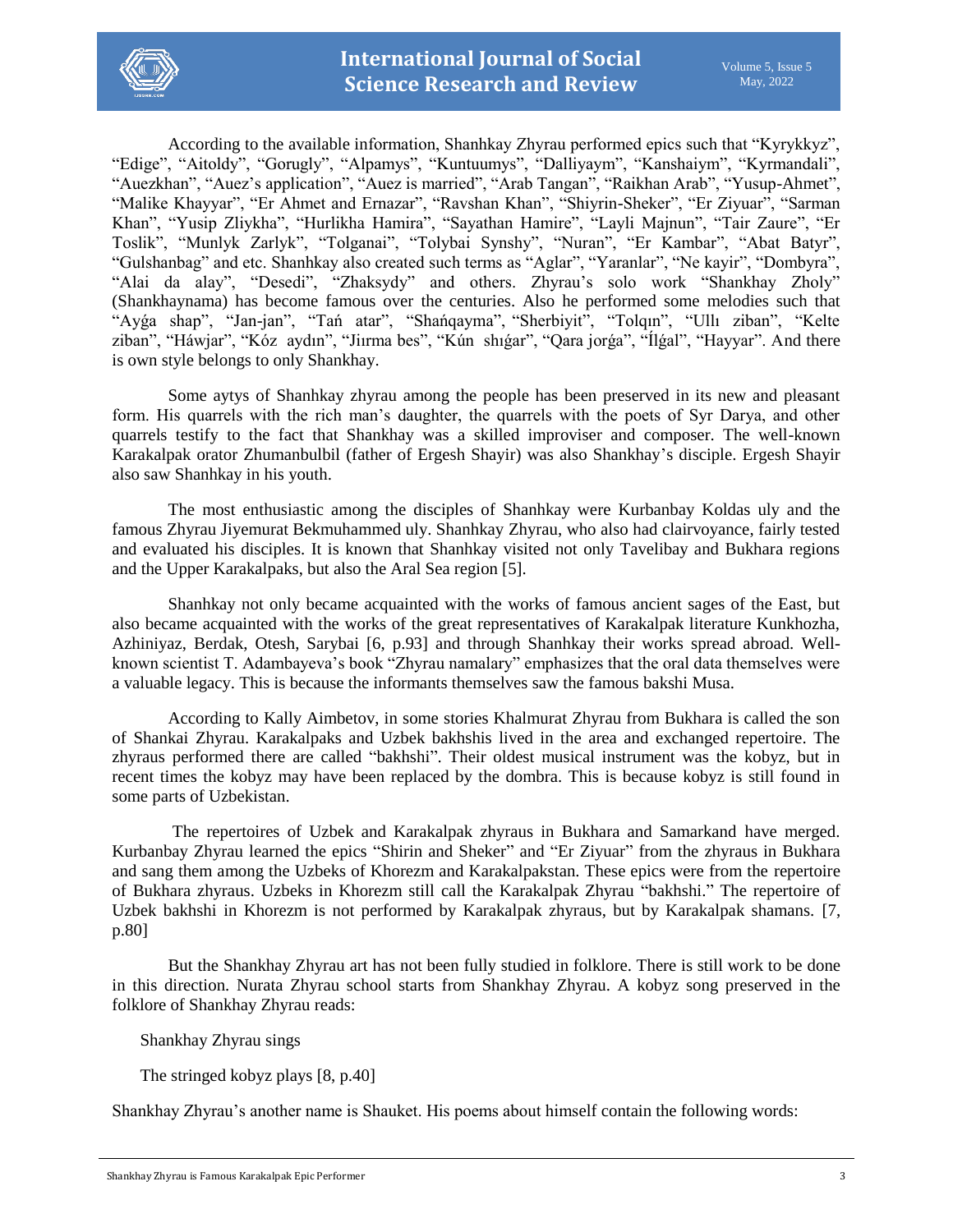

| My name is Shauket bakhshi,           |
|---------------------------------------|
| One word is better than another,      |
| Yangiabad is a good place,            |
| Very rich man who has got five goats, |
| Butter to eat in the spring,          |
| It does not work in winter.           |
|                                       |

Yangiabad is the name of a place inhabited by Shankhay and similar zhyrau-bakhshi in the present day Kenimekh district.

Shankhay Zhyrau was a wonderful teacher who had his own way. He had several dozen disciples. Kurban baksy Koldas uly, Begmurat zhyrau Zhorabay uly, Nurabylla zhyrau and others followed in the footsteps of that teacher. Despite his high level of performance and high executive skills, Kurban Baksy is accounted nonprofessional baksy. According to people, Shankhay Zhyrau did not bless him. There is a legend about him.

Shankhay zhyrau has studied the works of such great poets as Alisher Navoi and Muhammad Fuzuli, well-known representatives of Eastern literature. He was able to use term and tolghaus from their methods while performing. However, improvisation predominates in Shankhay zhyrau. Professor Kalli Aimbetov was the first scholar to speak about Shankhay in his book, "Noble Karakalpaks". In the book "Wisdom of the People", he also spoke about Shankhay Zhyrau, the formation of the repertoire of Karakalpak demons in Khorezm, Bukhara and Samarkand.

Shankhay Zhyrau's voice becomes magical after midnight. It turns out that it can control people's imagination. Kurban Baksy is very interested in finding out the secret. One day he asked his teacher about this. But teacher did not answer. He asked again and again. Then Shankhay agreed to tell the secret of his amazing voice. But he made a condition. "Look at my head after midnight. Silence whatever you see. Be strong with your tongue," he said. The two went to a deserted place. Shankhay Zhyrau began to sing. At midnight, his voice grew louder, and a two-headed snake appeared over Shankhay's head. The Baksy shouted, "There is a snake on your head". Thus the condition is broken, and the disciple cannot keep his promise. Then Shankhay Zhyrau, offended, returned the Baksy without blessing.

Begmurat Zhyrau from Bukhara wrote the following poem for his teacher Shankhay (Shauket):

| Sháwkettiń shákirti Qurban shayırdı,       | Kurban poet became a student of Shauket,          |
|--------------------------------------------|---------------------------------------------------|
| Hawazası kóp jerlerge jayıldı,             | His fame spread to many places,                   |
| Qaraqalpaq, ózbek, túrkmen, qazaq,         | Karakalpak, Uzbek, Turkmen, Kazakh,               |
| Hátte tájikler de bugan qayıldı.           | Even the Tajiks agreed.                           |
| Íglas qoyip júrer edim jasımnan [9, p. 30] | I would be attentive from an early age  [9, p.30] |
|                                            |                                                   |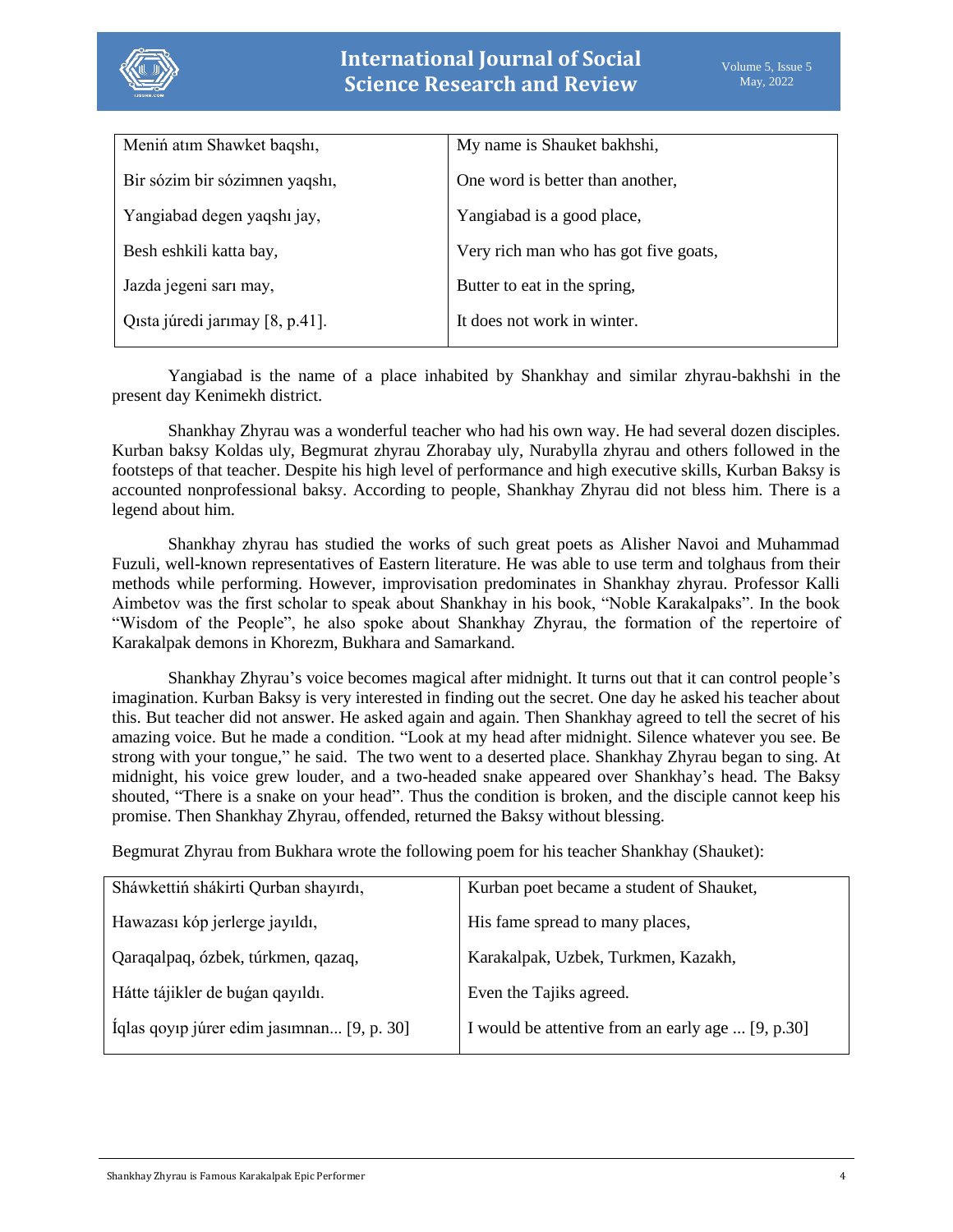

Even when Shankhay Zhyrau died, Begmurat Zhyrau was very sad.

My teacher is Shauket,

He taught them to sing,

In the morning,

The camels whined.

People say that when Shankai Zhyrau died, there was an eclipse and camels cried.

He died in about 1884 in Amantubek, near Kenimekh. The body of the great Zhyrau was buried in the Kulshi Ata cemetery in the same area.

The long-standing relations between the Uzbek and Karakalpak Zhyraus around Samarkand and Bukhara require special study.

Shankhay was a contemporary of the poet Azhiniyaz, and the two were in constant contact. That is why Shankai knew many poems of Azhiniyaz. Kurban Zhyrau learned Azhiniyaz's poems from Shankai Zhyrau. Begmurat Zhyrau learned from Kurban Zhyrau. Begmurat Zhyrau's students Aidar Zhyrau Gulmurat uly and Kurban Zhyrau Nauryz uly sang Azhiniyaz's poems "Ayrilsa", "Zhaksy" and others.

According to the well-known Karakalpak folklorist Kabyl Maksetov, the ancestors of Shankhay Zhyrau were also Zhyrau. He had many disciples from the territory of modern Karakalpakstan, as well as in the Bukhara region [9, p.320]. He caressed his disciples. That is why his name "Master" is so popular. In addition to folk tales, he also recited many verses and poems.

Shankhay was also a little literate. The literacy of the Bukhara zhyraus, as well as the understanding of their word as a "book word" is known from the materials collected from the Karakalpak zhyraus.

Shankhay Zhyrau was a legendary musician like Paganini among the Karakalpak people. He learned the epic "Forty Girls" from Kalmurat Zhyrau and performed it for many years. He continued the traditional method of Karakalpak zhyrau-bakhshi. Shankhay had his own individual style. Therefore, he is known as the author of the text and music of many terms, propaganda words. The melody of "Shankotnama" is especially well-known in many of his poems. This work of Zhyrau immortalizes his name.

#### *References*

- 1. Ayımbetov Q. Xalıq danalıǵı. –Nӛkis: "Qaraqalpaqstan", 1988.
- 2. Allambergenov K. Mángilestiriliwi tiyis mádeniy miyraslar. / "Erkin Qaraqalpaqstan", 30-yanvar 2021-jıl, №13 (20567).
- 3. Alimov A., Adambaeva T. Sóz həm saz improvizaciyası (Shańqay jıraw dóretiwshiligi mısalında)// Ilim hám jámiyet. 2015, №1.
- 4. Qanaatov T. Tawelibay tarıyxınan tam-tum sır. Nókis: "Qaraqalpaqstan", 1993.
- 5. Ayımbetov Q. Xalıq danalıǵı. Nókis: Qaraqalpaqstan, 2020.